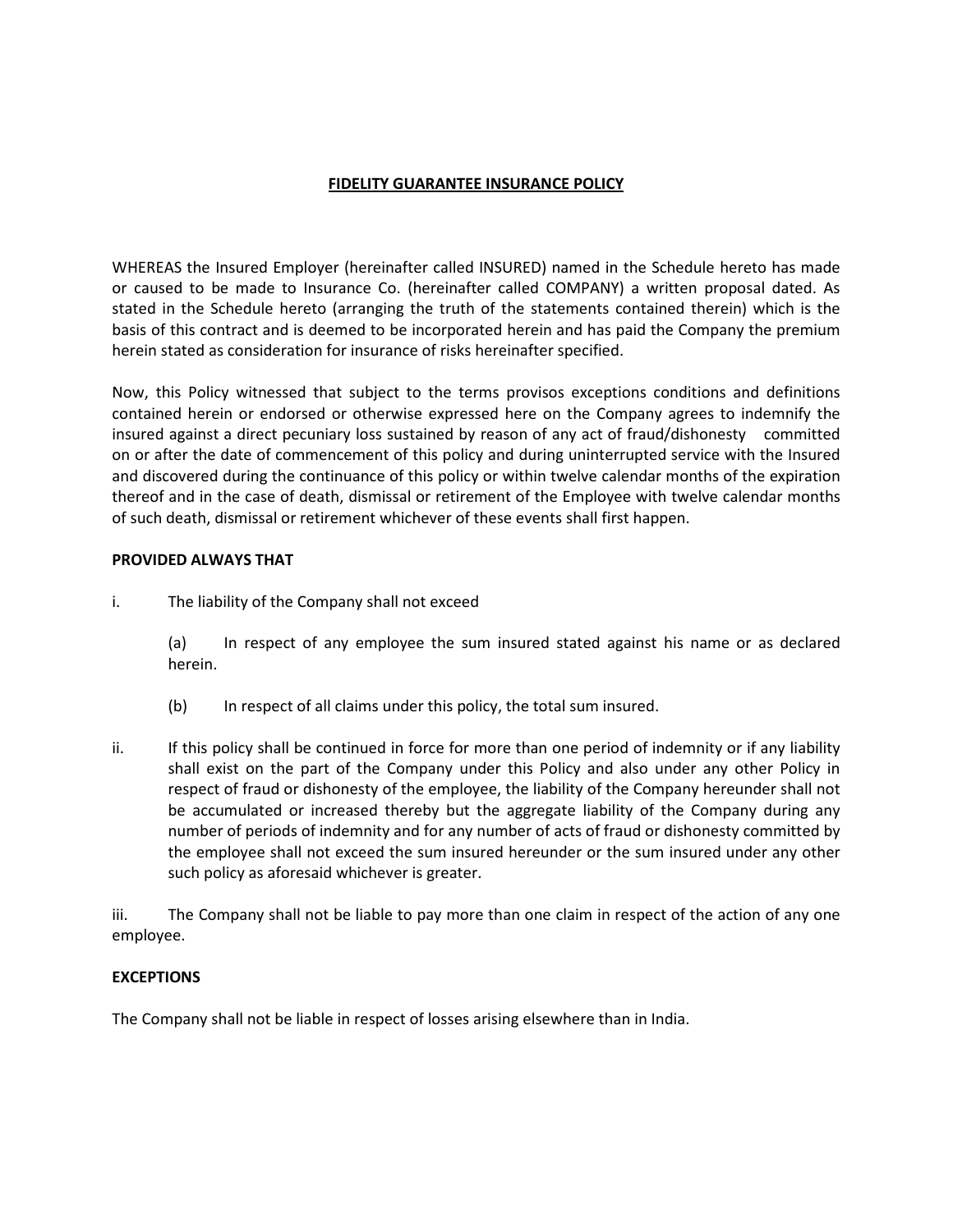## **DEFINITIONS**

1. The term "Insured" wherever appeared in this policy means any person, partnership firm or anybody of persons whether incorporated or not with whom employee who is included in the schedule attached hereto has a contract of service.

2. The term "Employee" wherever appeared in this policy means any person (other than a person whose employment is of a casual nature and who is employed otherwise than for the purposes of the Insured's trade or business) who has entered into a contract of employment with Insured whether such contract of employment is expressed or implied, oral or in writing.

### **CONDITIONS**

The Policy and the Schedule shall be read together and any word or expression to which a specific meaning has been attached in any part of this policy or of the schedule shall bear such meaning wherever it may appear.

1. On the discovery of any act or default or circumstances which may give rise to a claim, the Insured shall:

- (a) Forthwith give written notice to the Issuing Office of the Company;
- (b) Immediately take all steps to prevent further loss;

 (c) Supply at the request of and free of expense to the Company all such proof, information and other evidence (verified by statutory declaration if so required) relating to the claim as the Company may require.

- 2. If the Insured is or shall hereafter be guaranteed by any other person, society or company or hold other security or insurance against such loss as is hereby guaranteed, the Insured shall only be liable to bear the loss ratable with such person, society or company or securities or insurance.
- 3. Any money of the Employee in the hands of Insured and any money which but for the Employee's dishonesty would have been due to the Employee from the Insured shall be deducted from the amount otherwise payable under this policy. Any money recovered after the settlement of any claim shall be the property of the Insurance Company not exceeding, however, the amount paid by the Company.
- 4. The Insured shall if and when required by the Company but at the expense of the Company if a conviction be obtained, use all diligence in prosecuting any of the employee to conviction for any act which such employee shall have committed and in consequence of which a claim will have to be made under such policy and shall at the Company's expense give all information and assistance to enable the Company to sue for and obtain reimbursement by any such employee by reason of whose acts or defaults a claim has been made or by the estate of such employee or money which the Company shall have become liable to pay in respect thereof.
- 5. Unless the Company be advised and its written approval be obtained, the Company shall not be liable hereunder in the event of any change in the nature of the business of the insured or in the duties and conditions of service of the employee or if remuneration of the employee be reduced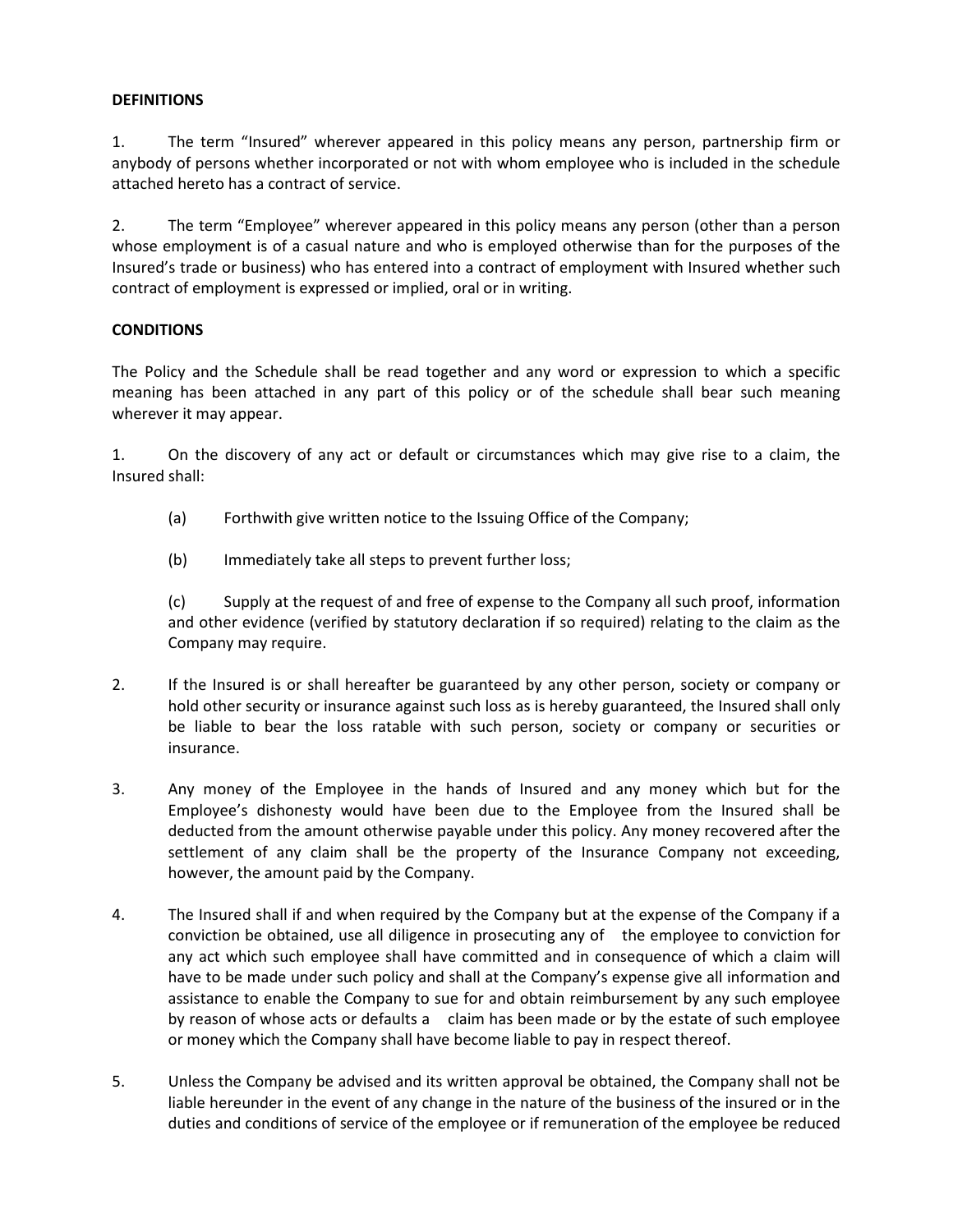or its basis altered or if the precautions stated by the Insured with regard to accounting be not duly followed or if the Insured shall continue to entrust the employee with money or goods after having knowledge of any material fact bearing on the honesty of the employee.

- 6. If any part of the premium or renewal is based on estimates furnished by the Insured, the Insured shall keep an accurate record containing all relevant particulars and shall allow the Company to inspect such record. The Insured shall within one month after the expiry of each period of insurance, furnish such information as the Company may require. The premium or renewal premium shall thereupon be adjusted and the difference paid or allowed to the insured.
- 7. If required by the Company, the agent of the Insured shall in case of any loss to the Insured be permitted at all reasonable times to examine into the circumstances of such loss and the Insured shall on being required so to do by the Company produces all books of accounts, receipts, documents relating to or containing entries relating to the loss in his possession and furnish copies of or extracts from such of them as may be required by the Company so far as they relate to such claims or will in any way enable the Company to ascertain the correctness thereof or the liability of the Company under this policy.
- 8. The Policy shall be null and void in the event of misrepresentation, misdescription or nondisclosure in any material particular or if a claim be fraudulent or any fraudulent means or devices be used by the Insured or any one acting on his behalf to obtain any benefit under this Policy.
- 9. The Company shall be entitled at its own expenses and for its own benefit, in the name of the Insured to prosecute all claims and exercise all rights of action competent to the Insured against the employee in respect of any act insured against in connection with which it may have made payment under this Policy and the Insured shall give to the Company all such information and assistance as may be reasonably required for maintaining such claims or rights.
- 10. The Company may but without prejudice to the rights of the Insured in respect of claims of which notice shall have to be given to the Company cancel this policy by sending seven days notice by Registered Letter to the Insured at his last known address and in such event, will return to the Insured the premium less the pro-rata portion thereof for the period the Policy has been in force or the Policy may be canceled at any time by the Insured on seven days notice (provided no claim has arisen during the then current period of insurance) and the Insured shall be entitled to returning of the premium less premium at the Company's short period rates for the time the Policy has been in force.
- 11. The Company shall not be bound to accept any renewal premium nor to give notice that such is due. Every renewal premium which shall be paid and accepted in respect of this policy shall be so paid and accepted upon the distinct understanding that no alteration has taken place in the facts contained in the proposal or declaration herein before mentioned and that nothing is known to the Insured that may result to enhance the risk of the Company under the guarantee hereby given. No renewal receipts shall be valid unless it is on the printed form of the Company and signed by the authorized official of the Company.
- 12. For the purpose of identifying employee in all cases of change of residence or occupation or change of name whether by marriage or otherwise, due notice thereof in writing shall be given by the Insured to the Company.